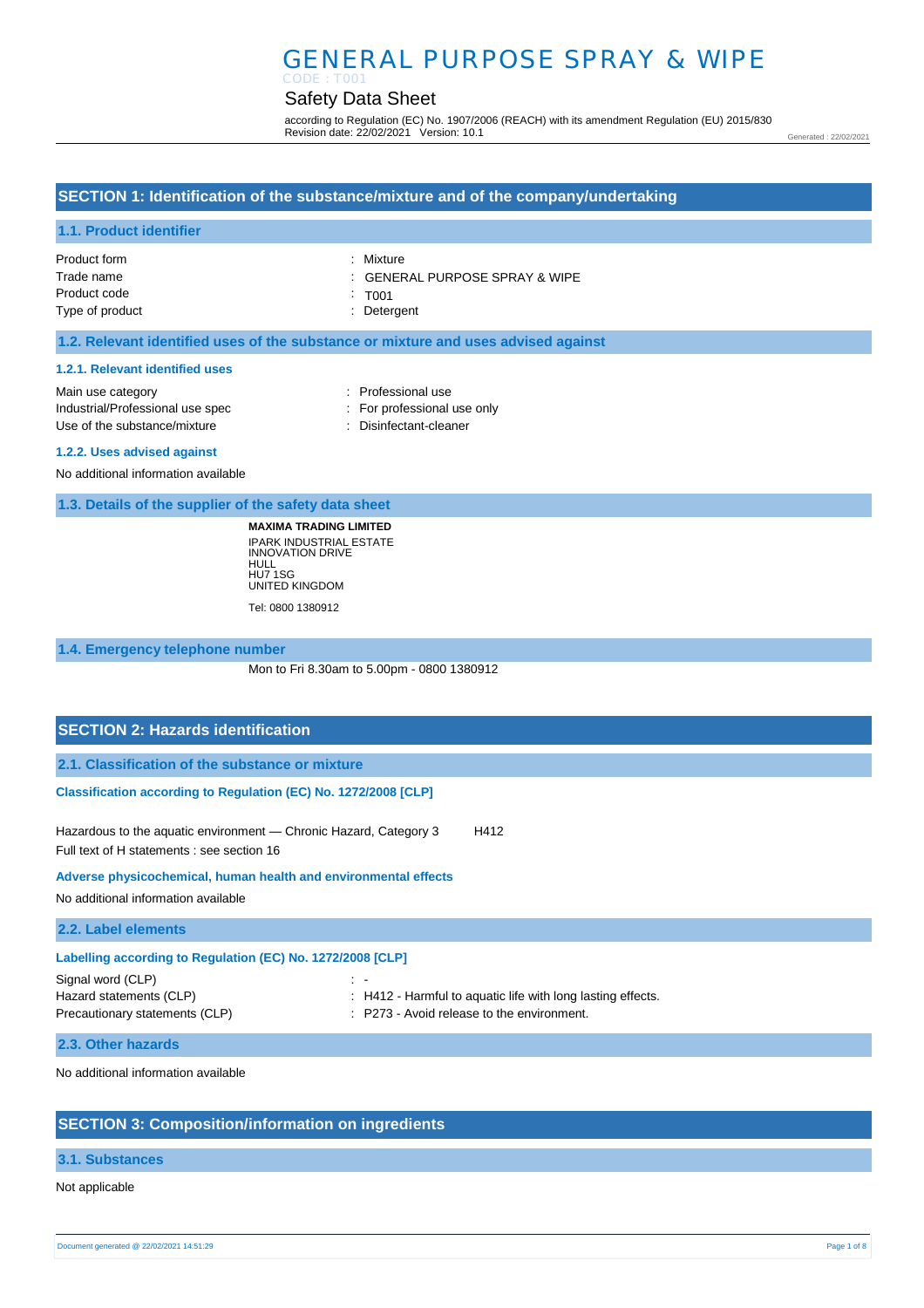## Safety Data Sheet

according to Regulation (EC) No. 1907/2006 (REACH) with its amendment Regulation (EU) 2015/830

| 3.2. Mixtures                                                             |                                                                           |               |                                                                                                                                       |
|---------------------------------------------------------------------------|---------------------------------------------------------------------------|---------------|---------------------------------------------------------------------------------------------------------------------------------------|
| <b>Name</b>                                                               | <b>Product identifier</b>                                                 | $\frac{1}{2}$ | <b>Classification according to</b><br><b>Regulation (EC) No.</b><br>1272/2008 [CLP]                                                   |
| Quaternary ammonium compounds, benzyl-C12-16-<br>alkyldimethyl, chlorides | (CAS-No.) 68424-85-1<br>(EC-No.) 270-325-2<br>(REACH-no) 01-2119965180-41 | $0.1 - 1$     | Acute Tox. 4 (Oral), H302<br>Skin Corr. 1B, H314<br>Eye Dam. 1, H318<br>Aquatic Acute 1, H400 (M=10)<br>Aquatic Chronic 1, H410 (M=1) |
| Full text of H-statements: see section 16                                 |                                                                           |               |                                                                                                                                       |

| <b>SECTION 4: First aid measures</b>                                                                                 |                                                                                                                                                                                                                                                                                                             |
|----------------------------------------------------------------------------------------------------------------------|-------------------------------------------------------------------------------------------------------------------------------------------------------------------------------------------------------------------------------------------------------------------------------------------------------------|
| 4.1. Description of first aid measures                                                                               |                                                                                                                                                                                                                                                                                                             |
| First-aid measures after inhalation<br>First-aid measures after skin contact<br>First-aid measures after eye contact | : Remove person to fresh air and keep comfortable for breathing.<br>: Wash skin with plenty of water.<br>: IF IN EYES: Rinse cautiously with water for several minutes. Remove contact lenses, if<br>present and easy to do. Continue rinsing. If eye irritation persists: Get medical<br>advice/attention. |
| First-aid measures after ingestion                                                                                   | : Give nothing or a little water to drink. Get medical advice/attention if you feel unwell.                                                                                                                                                                                                                 |
| 4.2. Most important symptoms and effects, both acute and delayed                                                     |                                                                                                                                                                                                                                                                                                             |
| Symptoms/effects after skin contact<br>Symptoms/effects after eye contact                                            | : Repeated or prolonged skin contact may cause irritation.<br>: May cause slight irritation.                                                                                                                                                                                                                |
|                                                                                                                      | 4.3. Indication of any immediate medical attention and special treatment needed                                                                                                                                                                                                                             |

Treat symptomatically.

| <b>SECTION 5: Firefighting measures</b>                                  |                                     |  |
|--------------------------------------------------------------------------|-------------------------------------|--|
|                                                                          |                                     |  |
| 5.1. Extinguishing media                                                 |                                     |  |
| Suitable extinguishing media                                             | : Carbon dioxide. Dry powder. Foam. |  |
| 5.2. Special hazards arising from the substance or mixture               |                                     |  |
| No additional information available                                      |                                     |  |
| 5.3. Advice for firefighters                                             |                                     |  |
| No additional information available                                      |                                     |  |
|                                                                          |                                     |  |
| <b>SECTION 6: Accidental release measures</b>                            |                                     |  |
|                                                                          |                                     |  |
| 6.1. Personal precautions, protective equipment and emergency procedures |                                     |  |
| 6.1.1. For non-emergency personnel                                       |                                     |  |

| Emergency procedures                                      | : Evacuate unnecessary personnel.                |
|-----------------------------------------------------------|--------------------------------------------------|
| 6.1.2. For emergency responders                           |                                                  |
| Protective equipment                                      | : Use personal protective equipment as required. |
| <b>6.2. Environmental precautions</b>                     |                                                  |
| Avoid release to the environment.                         |                                                  |
| 6.3. Methods and material for containment and cleaning up |                                                  |
| For containment                                           | Collect spillage.                                |

Document generated @ 22/02/2021 14:51:29 Page 2 of 8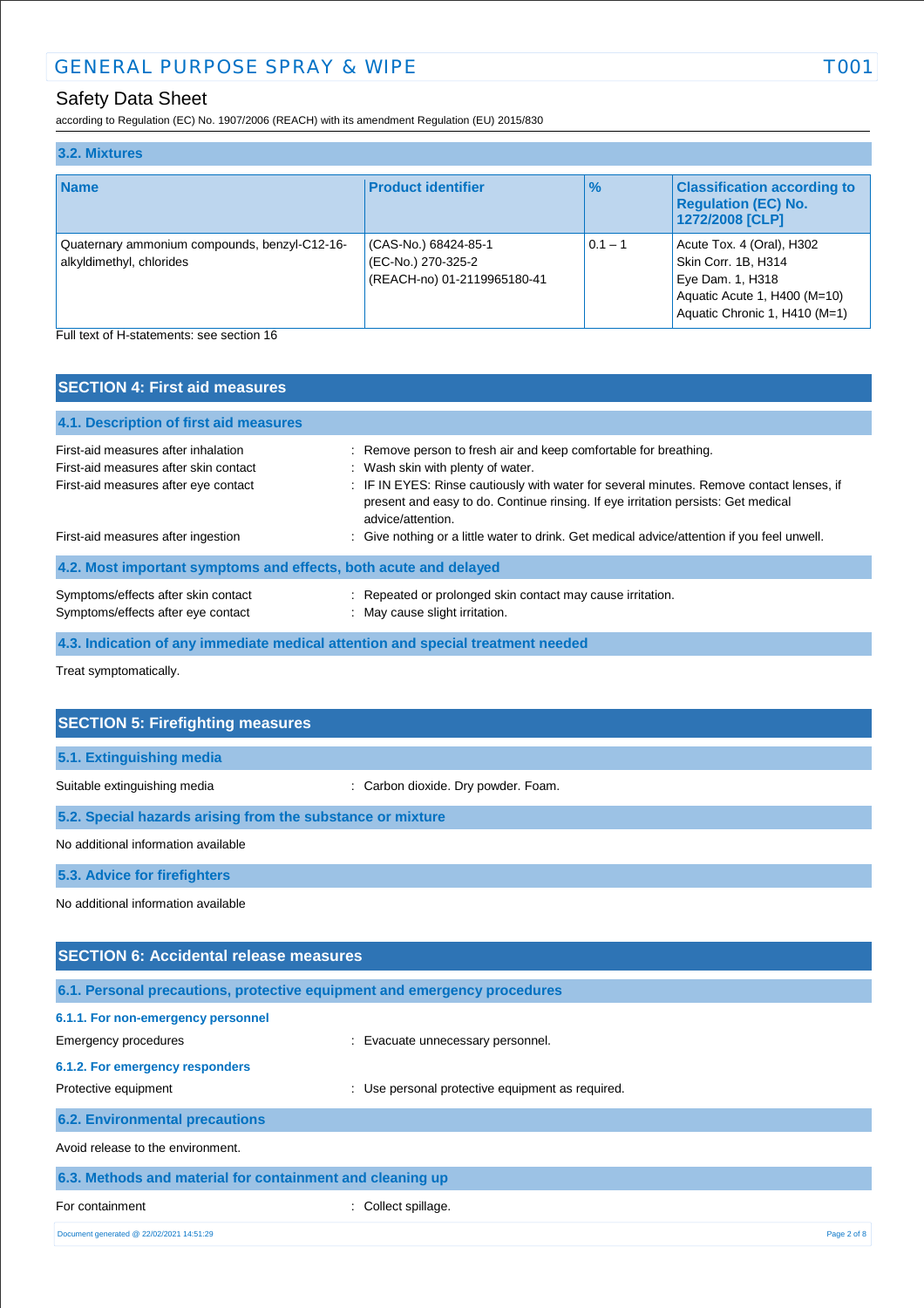## GENERAL PURPOSE SPRAY & WIPE TO THE TOO

## Safety Data Sheet

according to Regulation (EC) No. 1907/2006 (REACH) with its amendment Regulation (EU) 2015/830

Methods for cleaning up **interpret in the spills** with inert solids, such as clay or diatomaceous earth as soon as possible.

#### **6.4. Reference to other sections**

For further information refer to section 8: "Exposure controls/personal protection". For further information refer to section 13.

| <b>SECTION 7: Handling and storage</b>                                                                 |                                                                                                                                                                                                       |
|--------------------------------------------------------------------------------------------------------|-------------------------------------------------------------------------------------------------------------------------------------------------------------------------------------------------------|
| 7.1. Precautions for safe handling                                                                     |                                                                                                                                                                                                       |
| Precautions for safe handling<br>Hygiene measures                                                      | : Avoid contact with eyes.<br>: Do not eat, drink or smoke when using this product.                                                                                                                   |
| 7.2. Conditions for safe storage, including any incompatibilities                                      |                                                                                                                                                                                                       |
| <b>Technical measures</b><br>Storage conditions<br>Incompatible products<br>Special rules on packaging | : Does not require any specific or particular technical measures.<br>: Keep container closed when not in use.<br>: Oxidizing agent. Strong acids. Strong bases.<br>: Keep only in original container. |
| 7.3. Specific end use(s)                                                                               |                                                                                                                                                                                                       |

No additional information available

### **SECTION 8: Exposure controls/personal protection**

#### **8.1. Control parameters**

**8.1.1 National occupational exposure and biological limit values** 

No additional information available

**8.1.2. Recommended monitoring procedures** 

No additional information available

#### **8.1.3. Air contaminants formed**

No additional information available

#### **8.1.4. DNEL and PNEC**

No additional information available

**8.1.5. Control banding** 

No additional information available

**8.2. Exposure controls**

#### **8.2.1. Appropriate engineering controls**

No additional information available

**8.2.2. Personal protection equipment** 

#### **8.2.2.1. Eye and face protection**

| <b>Eye protection:</b>                    |  |
|-------------------------------------------|--|
| Not required for normal conditions of use |  |

#### **8.2.2.2. Skin protection**

#### **Skin and body protection:**

Not required for normal conditions of use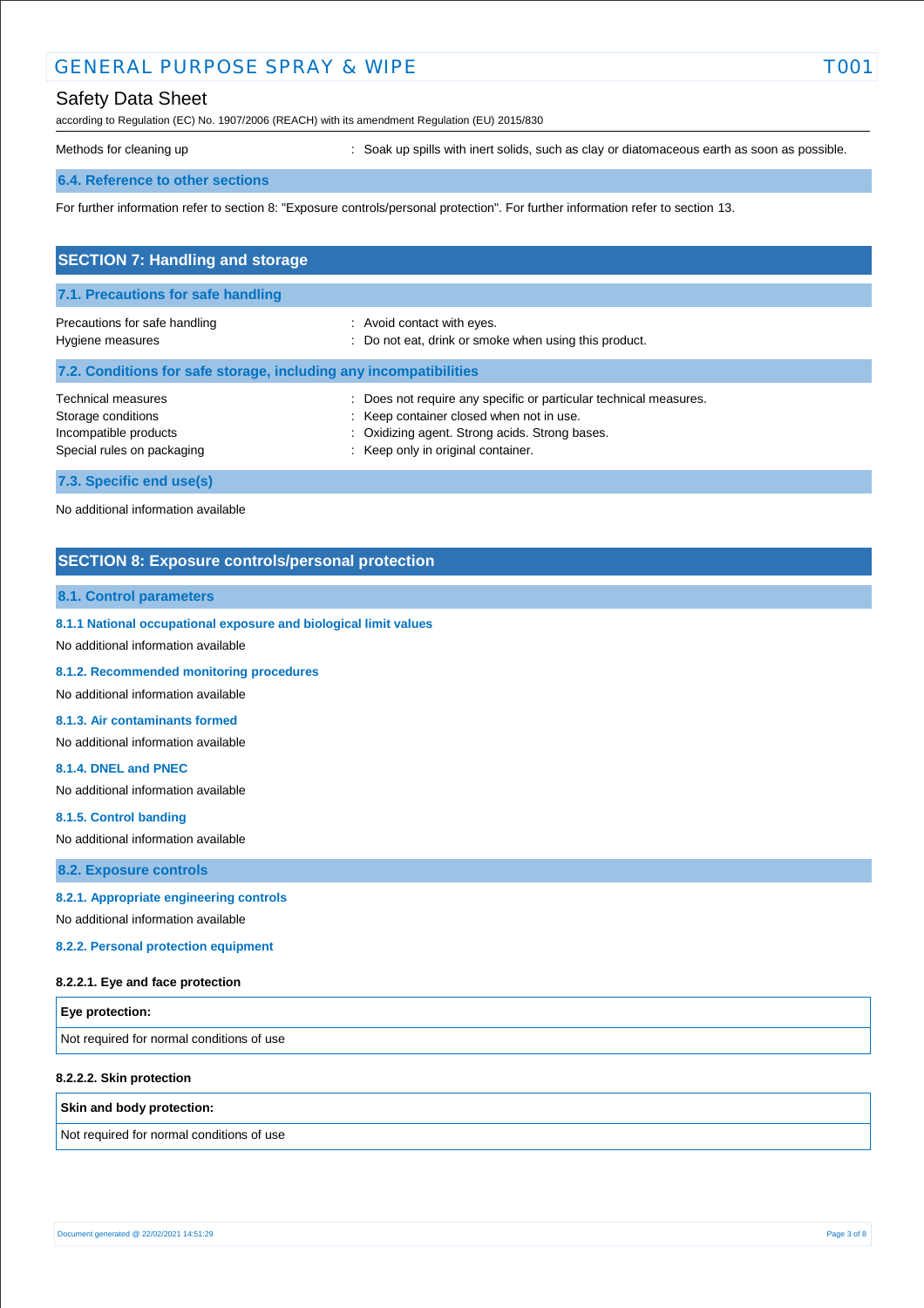## GENERAL PURPOSE SPRAY & WIPE TOOT

## Safety Data Sheet

according to Regulation (EC) No. 1907/2006 (REACH) with its amendment Regulation (EU) 2015/830

|  | <b>Hand protection:</b> |  |  |  |  |
|--|-------------------------|--|--|--|--|
|--|-------------------------|--|--|--|--|

In case of repeated or prolonged contact wear gloves. Chemical resistant gloves (according to European standard EN 374 or equivalent)

| Other skin protection<br>Materials for protective clothing: |
|-------------------------------------------------------------|
| Not required for normal conditions of use                   |
|                                                             |

## **8.2.2.3. Respiratory protection**

#### **Respiratory protection:**

Not required for normal conditions of use

#### **8.2.2.4. Thermal hazards**

No additional information available

#### **8.2.3. Environmental exposure controls**

No additional information available

### **SECTION 9: Physical and chemical properties**

### **9.1. Information on basic physical and chemical properties**

| Physical state                                  | Liquid            |
|-------------------------------------------------|-------------------|
| Appearance                                      | Liquid.           |
| Colour                                          | pink.             |
| Odour                                           | Floral.           |
| Odour threshold                                 | No data available |
| рH                                              | 10.5              |
| Relative evaporation rate (butylacetate=1)      | No data available |
| Melting point                                   | No data available |
| Freezing point                                  | No data available |
| Boiling point                                   | $\geq 100$ °C     |
| Flash point                                     | No data available |
| Auto-ignition temperature                       | No data available |
| Decomposition temperature                       | No data available |
| Flammability (solid, gas)                       | No data available |
| Vapour pressure                                 | No data available |
| Relative vapour density at 20 °C                | No data available |
| Relative density                                | 1                 |
| Solubility                                      | Soluble in water. |
| Partition coefficient n-octanol/water (Log Pow) | No data available |
| Viscosity, kinematic                            | No data available |
| Viscosity, dynamic                              | No data available |
| <b>Explosive properties</b>                     | No data available |
| Oxidising properties                            | No data available |
| <b>Explosive limits</b>                         | No data available |

#### **9.2. Other information**

No additional information available

## **SECTION 10: Stability and reactivity**

#### **10.1. Reactivity**

The product is non-reactive under normal conditions of use, storage and transport.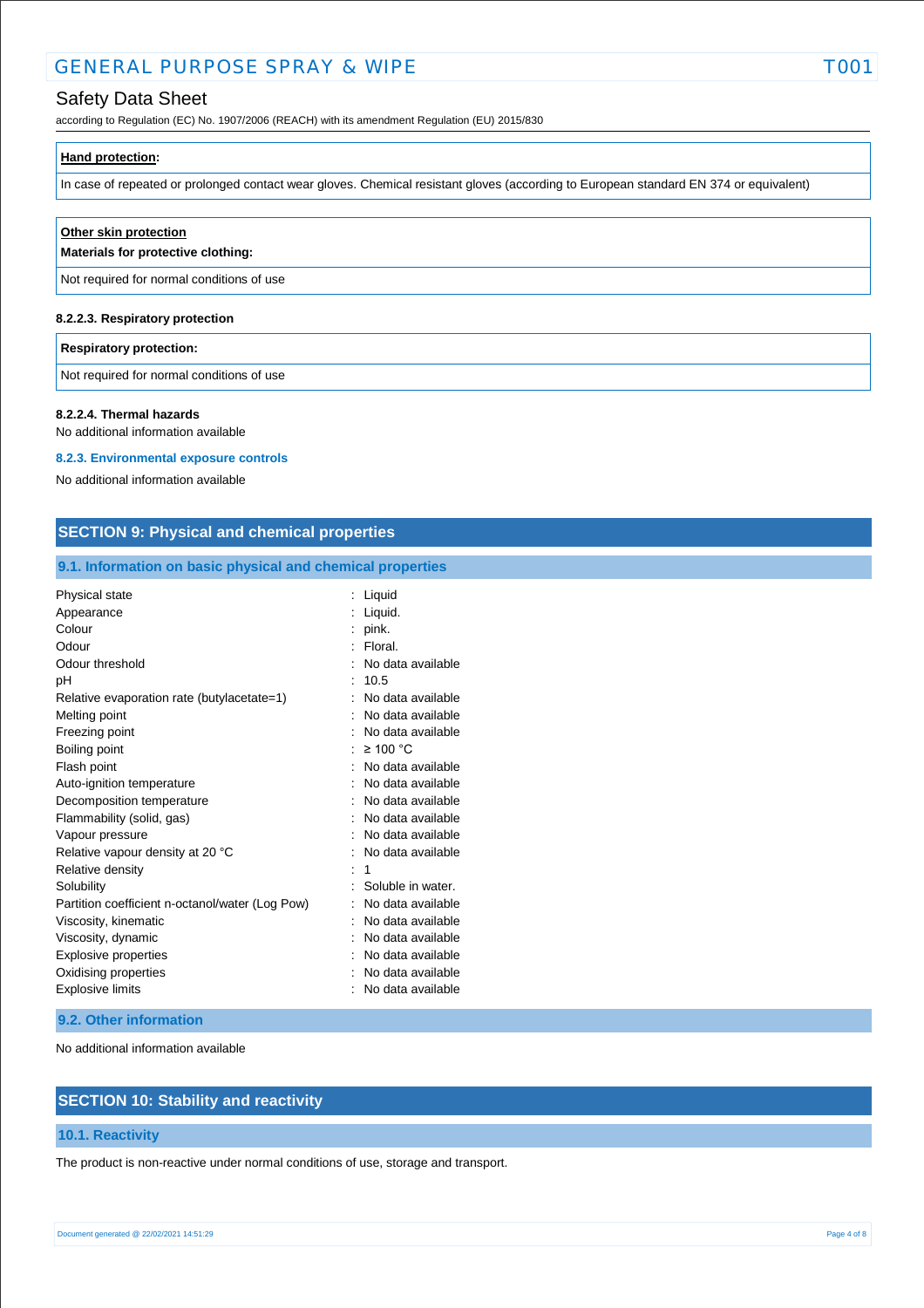## GENERAL PURPOSE SPRAY & WIPE TOOT

## Safety Data Sheet

according to Regulation (EC) No. 1907/2006 (REACH) with its amendment Regulation (EU) 2015/830

## **10.2. Chemical stability**

Stable under normal conditions.

**10.3. Possibility of hazardous reactions**

No dangerous reactions known under normal conditions of use.

**10.4. Conditions to avoid**

None under recommended storage and handling conditions (see section 7).

**10.5. Incompatible materials**

None under normal use.

**10.6. Hazardous decomposition products**

Under normal conditions of storage and use, hazardous decomposition products should not be produced.

| <b>SECTION 11: Toxicological information</b>           |                                    |  |  |  |
|--------------------------------------------------------|------------------------------------|--|--|--|
| 11.1 Information on toxicological effects              |                                    |  |  |  |
| Acute toxicity (oral)                                  | : Not classified<br>Not classified |  |  |  |
| Acute toxicity (dermal)<br>Acute toxicity (inhalation) | Not classified                     |  |  |  |
| Skin corrosion/irritation                              | : Not classified<br>pH: 10.5       |  |  |  |
| Serious eye damage/irritation                          | : Not classified<br>pH: 10.5       |  |  |  |
| Respiratory or skin sensitisation                      | : Not classified                   |  |  |  |
| Germ cell mutagenicity                                 | Not classified<br>÷                |  |  |  |
| Carcinogenicity                                        | : Not classified                   |  |  |  |
| Reproductive toxicity                                  | Not classified<br>÷                |  |  |  |
| STOT-single exposure                                   | : Not classified                   |  |  |  |
| STOT-repeated exposure                                 | : Not classified                   |  |  |  |
| Aspiration hazard                                      | : Not classified                   |  |  |  |
|                                                        |                                    |  |  |  |
| <b>SECTION 12: Ecological information</b>              |                                    |  |  |  |

**12.1. Toxicity** Hazardous to the aquatic environment, short-term (acute) : Not classified Hazardous to the aquatic environment, long-term (chronic) : Harmful to aquatic life with long lasting effects. **12.2. Persistence and degradability** No additional information available **12.3. Bioaccumulative potential** No additional information available **12.4. Mobility in soil**

No additional information available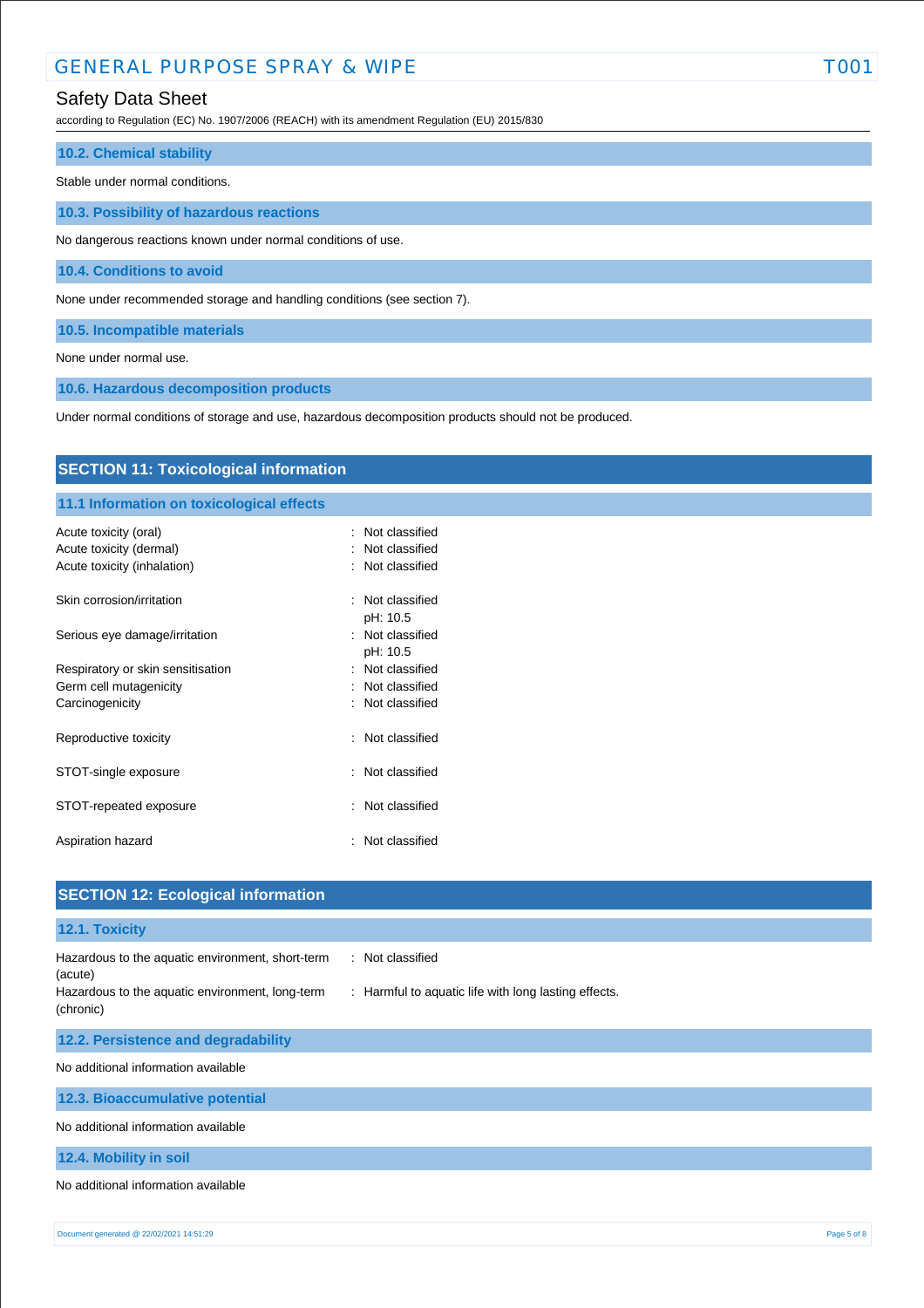## GENERAL PURPOSE SPRAY & WIPE TOOT TOOT

## Safety Data Sheet

according to Regulation (EC) No. 1907/2006 (REACH) with its amendment Regulation (EU) 2015/830

#### **12.5. Results of PBT and vPvB assessment**

No additional information available

**12.6. Other adverse effects**

No additional information available

### **SECTION 13: Disposal considerations**

**13.1. Waste treatment methods**

No additional information available

### **SECTION 14: Transport information**

In accordance with ADR / IMDG / IATA

| 14.1 UN number                                                                                                                                         |                                                           |  |
|--------------------------------------------------------------------------------------------------------------------------------------------------------|-----------------------------------------------------------|--|
| UN-No. (ADR)<br>UN-No. (IMDG)<br>UN-No. (IATA)                                                                                                         | : Not applicable<br>Not applicable<br>Not applicable      |  |
| 14.2. UN proper shipping name                                                                                                                          |                                                           |  |
| Proper Shipping Name (ADR)<br>Proper Shipping Name (IMDG)<br>Proper Shipping Name (IATA)                                                               | Not applicable<br>Not applicable<br>Not applicable        |  |
| 14.3. Transport hazard class(es)                                                                                                                       |                                                           |  |
| <b>ADR</b><br>Transport hazard class(es) (ADR)<br><b>IMDG</b><br>Transport hazard class(es) (IMDG)<br><b>IATA</b><br>Transport hazard class(es) (IATA) | : Not applicable<br>: Not applicable<br>: Not applicable  |  |
| 14.4. Packing group                                                                                                                                    |                                                           |  |
| Packing group (ADR)<br>Packing group (IMDG)<br>Packing group (IATA)                                                                                    | Not applicable<br>Not applicable<br>Not applicable        |  |
| <b>14.5. Environmental hazards</b>                                                                                                                     |                                                           |  |
| Dangerous for the environment<br>Marine pollutant<br>Other information                                                                                 | <b>No</b><br>No<br>No supplementary information available |  |
| 14.6. Special precautions for user                                                                                                                     |                                                           |  |
| <b>Overland transport</b><br>No data available<br><b>Transport by sea</b><br>No data available<br>Air transport<br>No data available                   |                                                           |  |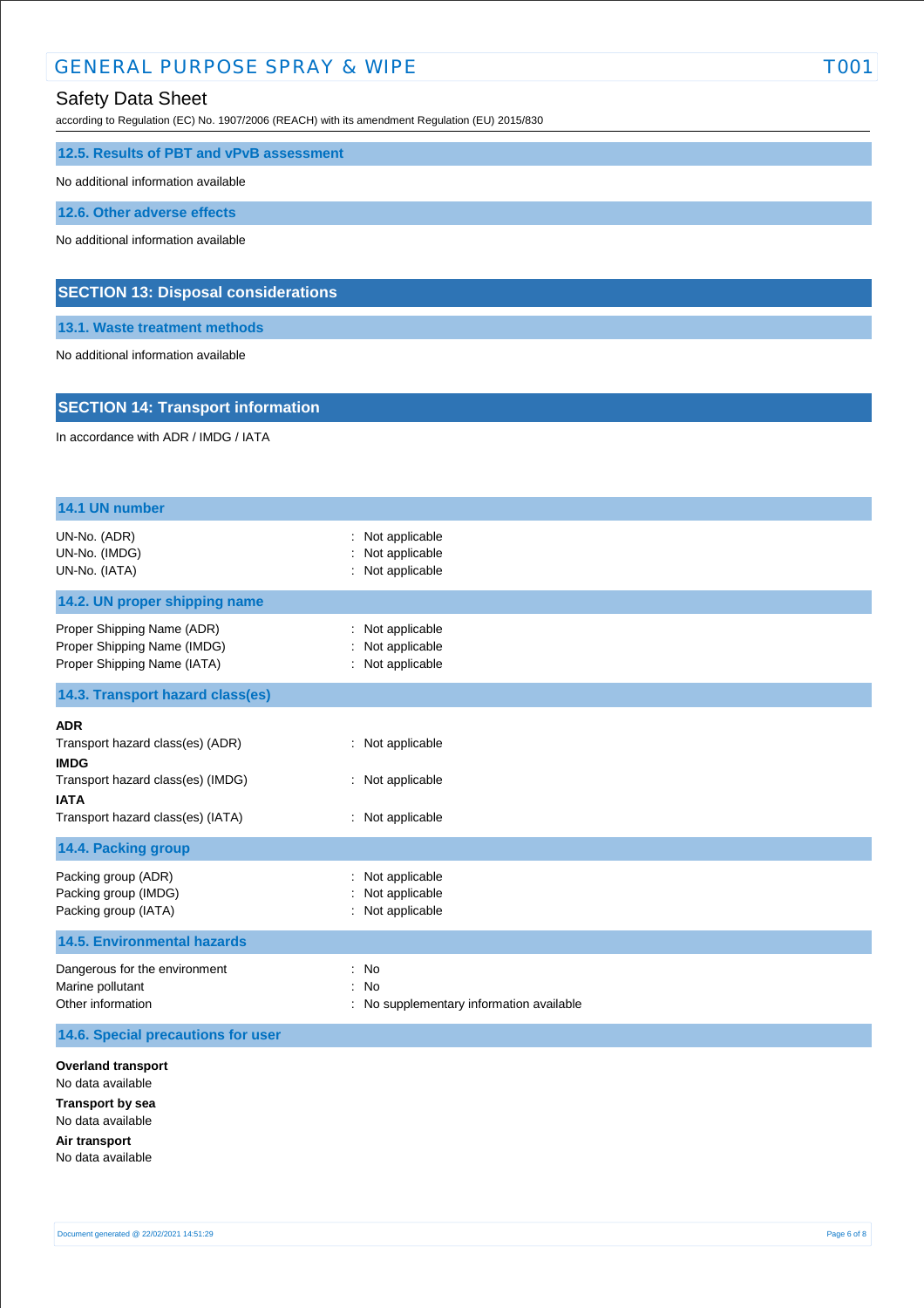## Safety Data Sheet

according to Regulation (EC) No. 1907/2006 (REACH) with its amendment Regulation (EU) 2015/830

### **14.7. Transport in bulk according to Annex II of Marpol and the IBC Code**

Not applicable

### **SECTION 15: Regulatory information**

**15.1. Safety, health and environmental regulations/legislation specific for the substance or mixture**

#### **15.1.1. EU-Regulations**

Contains no REACH substances with Annex XVII restrictions

Contains no substance on the REACH candidate list

Contains no REACH Annex XIV substances

Contains no substance subject to Regulation (EU) No 649/2012 of the European Parliament and of the Council of 4 July 2012 concerning the export and import of hazardous chemicals.

Contains no substance subject to Regulation (EU) No 2019/1021 of the European Parliament and of the Council of 20 June 2019 on persistent organic pollutants

| Detergent Regulation (648/2004/EC): Labelling of contents: |               |  |
|------------------------------------------------------------|---------------|--|
| <b>Component</b>                                           | $\frac{9}{6}$ |  |
| cationic surfactants, non-ionic surfactants                | $< 5\%$       |  |
| perfumes                                                   |               |  |

#### **15.1.2. National regulations**

#### **United Kingdom**

British National Regulations : Commission Regulation (EU) 2015/830 of 28 May 2015 amending Regulation (EC) No 1907/2006 of the European Parliament and of the Council on the Registration, Evaluation, Authorisation and Restriction of Chemicals (REACH). Classification Labelling Packaging Regulation; Regulation (EC) No 1272/2008. Detergent Regulation (648/2004/EC).

#### **15.2. Chemical safety assessment**

No additional information available

## **SECTION 16: Other information**

| <b>Full text of H- and EUH-statements:</b> |                                                                   |  |
|--------------------------------------------|-------------------------------------------------------------------|--|
| Acute Tox. 4 (Oral)                        | Acute toxicity (oral), Category 4                                 |  |
| Aquatic Acute 1                            | Hazardous to the aquatic environment - Acute Hazard, Category 1   |  |
| Aquatic Chronic 1                          | Hazardous to the aquatic environment - Chronic Hazard, Category 1 |  |
| Eye Dam. 1                                 | Serious eye damage/eye irritation, Category 1                     |  |
| Skin Corr. 1B                              | Skin corrosion/irritation, Category 1, Sub-Category 1B            |  |
| H302                                       | Harmful if swallowed.                                             |  |
| H314                                       | Causes severe skin burns and eye damage.                          |  |
| H318                                       | Causes serious eye damage.                                        |  |
| H400                                       | Very toxic to aquatic life.                                       |  |
| H410                                       | Very toxic to aquatic life with long lasting effects.             |  |
| H412                                       | Harmful to aquatic life with long lasting effects.                |  |

**Classification and procedure used to derive the classification for mixtures according to Regulation (EC) 1272/2008 [CLP]:**

| H412 | Calculation method |
|------|--------------------|
|      |                    |

Aquatic Chronic 3